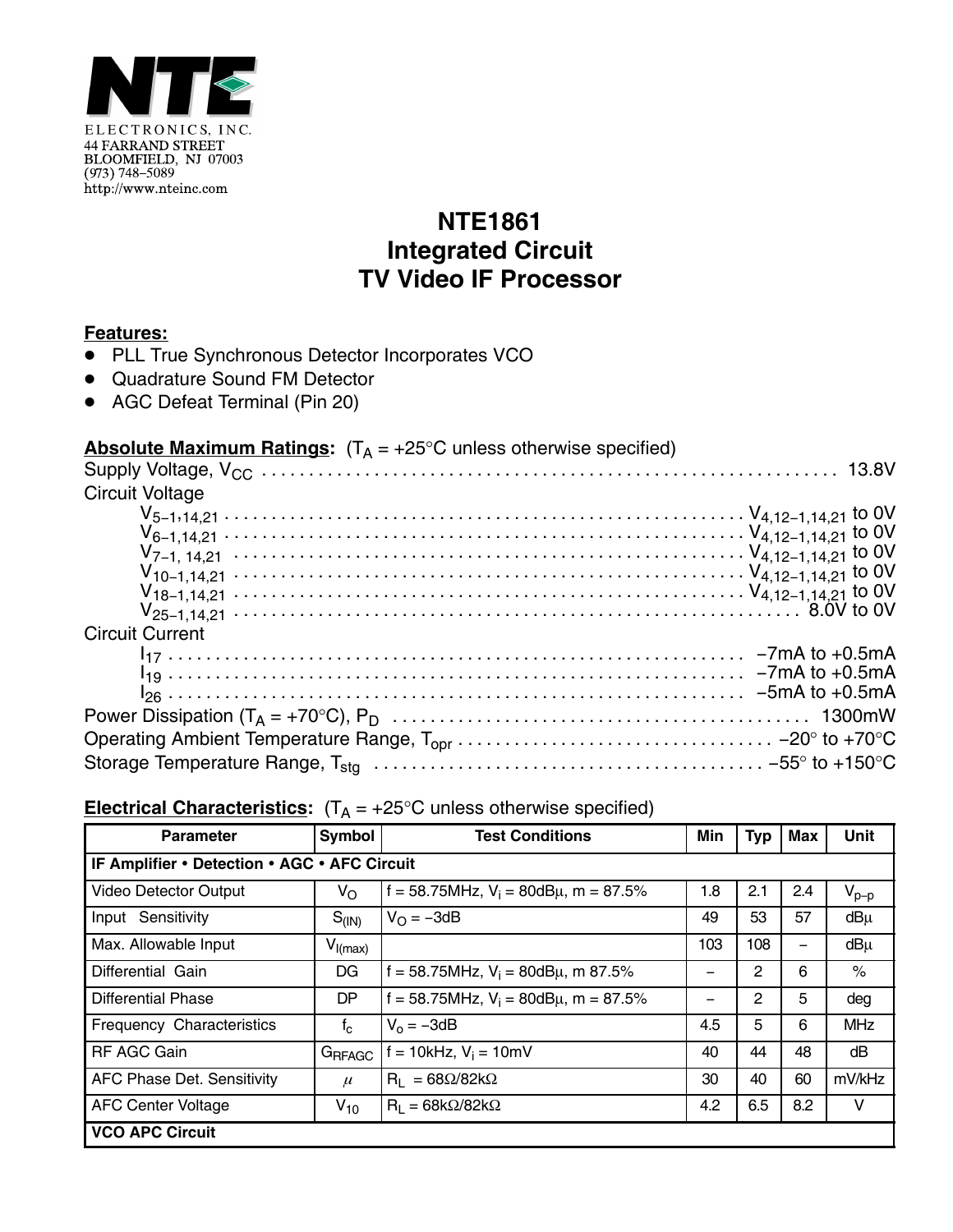| <b>Parameter</b>               | <b>Symbol</b>       | <b>Test Conditions</b>                                                         | Min     | <b>Typ</b> | <b>Max</b> | <b>Unit</b> |  |  |
|--------------------------------|---------------------|--------------------------------------------------------------------------------|---------|------------|------------|-------------|--|--|
| VCO Max. Variable Range        | $\Delta f_{V(1)}$   | $V_{13} = 2V$                                                                  | $+0.85$ | $+1.5$     | $+2.5$     | <b>MHz</b>  |  |  |
|                                | $\Delta f_{V(2)}$   | $V_{13} = 3V$                                                                  | $-4.0$  | $-2.4$     | $-1.4$     | <b>MHz</b>  |  |  |
| <b>VCO Control Sensitivity</b> | $\beta$             |                                                                                | 3       | 4.5        | 6          | kHz/mV      |  |  |
| APC Pull-In Range              | $f_{\text{APC(1)}}$ |                                                                                | $+0.85$ | $+1.5$     | $+2.5$     | <b>MHz</b>  |  |  |
|                                | $t_{\text{APC(2)}}$ |                                                                                | $-3.5$  | $-2.5$     | $-1.6$     | <b>MHz</b>  |  |  |
| <b>SIF Circuit</b>             |                     |                                                                                |         |            |            |             |  |  |
| <b>Total Detector Output</b>   | $V_{\rm O}$         | $f_0 = 4.5$ MHz, $f_m = 400$ Hz, $\Delta f = \pm 25$ kHz,<br>$V_i = 100V_{ms}$ | 400     | 500        | 600        | $mV_{rms}$  |  |  |
| Input Limiting Voltage         | $V_{i(lim)}$        | $f_0 = 4.5$ MHz, $f_m = 400$ Hz                                                |         | 36         | 40         | $dB\mu$     |  |  |
| <b>DC</b> Characteristics      |                     |                                                                                |         |            |            |             |  |  |
| Circuit Current                | $I_4 + I_{12}$      |                                                                                | 50      | 70         | 90         | mA          |  |  |